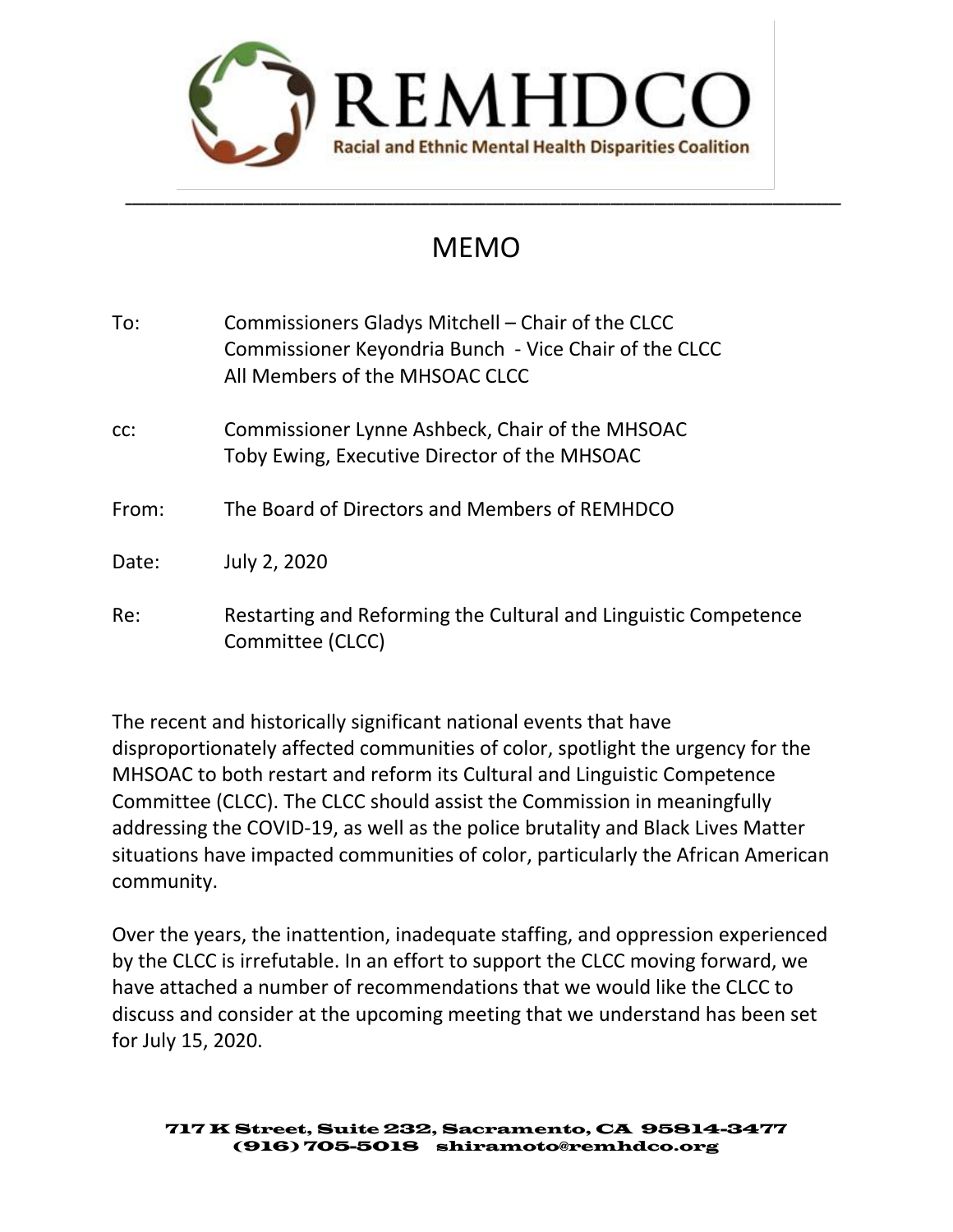These recommendations were reviewed by not only the members of REMHDCO's Board of Directors, but also by organizations that serve multicultural communities around the state such as the California Pan Ethnic Health Network (CPEHN), and others. We believe that in order to serve the Commission in a consequential way that also benefits communities of color, the members of the CLCC must be supported, respected, and consulted before embarking on committee activities. In addition, members of the public should be allowed ample time to weigh in with their suggestions and concerns on all matters undertaken by the CLCC and the entire Mental Health Services Oversight and Accountability Commission.

As the millions of protesters around the county express their frustration with how things were done in the past and for institutions to change, we join with them in the struggle to have our voices heard and for "business to be done differently". We hope you take this opportunity to make a fresh start and accept our offer to work as partners with you in order to improve not only the CLCC but all the operations of Commission.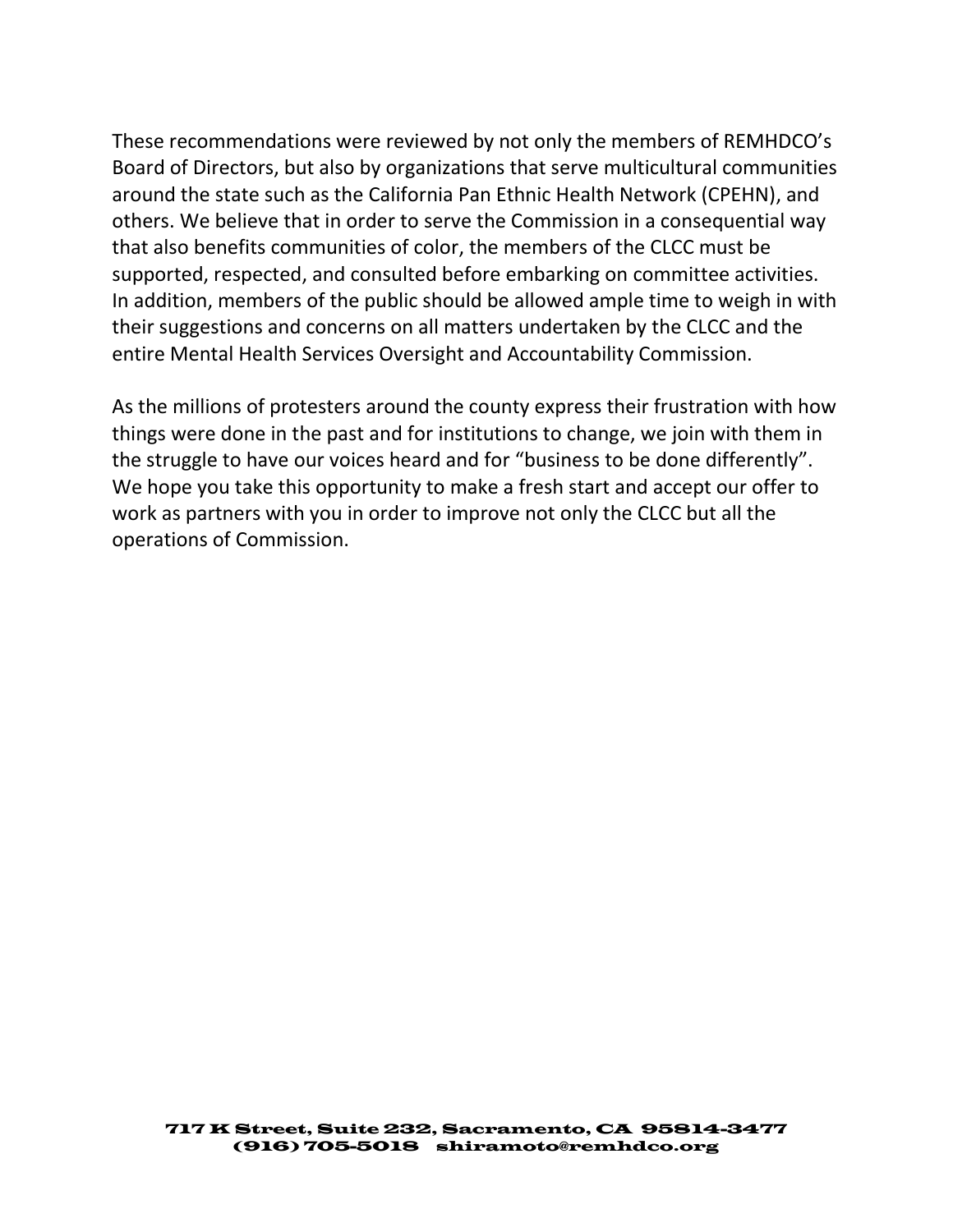## **Recommendations for Restart and Reform of the MHSOAC Cultural and Linguistic Competence Committee**

#### **Administrative and Structural Concerns**

- The administrative support to this committee should be comparable to other committees in regards to number of staff, funds for travel, funds for projects, and funds for experts or consultants.
- The membership of the committee should be posted on the MHSOAC website.
- Minutes of each committee and subcommittee meeting should be completed in a timely manner and posted on the website. The agenda for each meeting should be posted on line at least 10 days in advance.
- It is expected that the committee meet on average at least 4 times a year. The formation of subcommittees is encouraged to work on specific projects or tasks.
- If there is a period longer than three months between CLCC meetings, members of the committee should be given the respect and courtesy of receiving notice of the reason for the delay and the approximate time when the next meeting will be expected to take place.
- If it is not advisable or possible to meet in person, meetings should take place on line through applications such as Zoom so that people may be visible. Whatever applications are utilized, the "chat" features should be turned on to maximize communication during the meeting.
- Public comment should be allowed and encouraged *during and after* the Committee takes up agenda items, whether or not a formal vote is associated with a particular item.

### **Duties and Responsibilities of the CLCC**

- The duties and responsibilities of the CLCC should be developed by the Chair and Vice Chair of the committee, the members of the CLCC, with ample and open collaboration with community stakeholders.
- Duties should focus on policy and program issues, especially at the state level.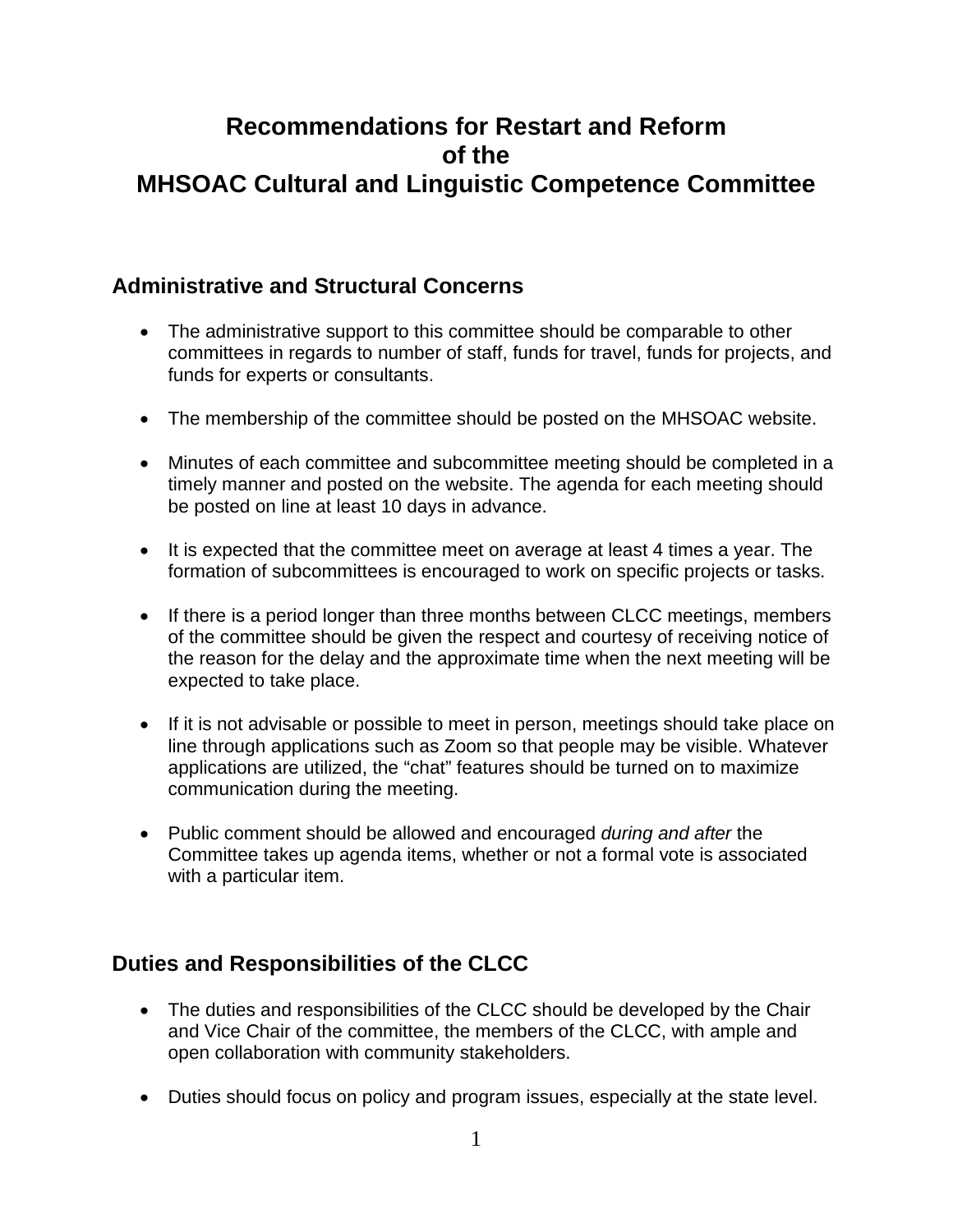• Duties should include focus and review of all projects and operations of the MHSOAC itself.

#### **Membership**

Appointing knowledgeable and experienced members of the Cultural and Linguistic Competence Committee (CLCC) is as important as developing the responsibilities and activities of the CLCC. Membership should not merely be "diverse" – members should possess experience and knowledge in the areas of reducing mental health disparities, working towards equity, or providing culturally competent services to racial and communities.

- Membership should include people with knowledge and experience in policy and programs with respect to *reducing mental health disparities at the state level*  as well as the local level, and/or providing appropriate and effective outreach and services to a particular unserved/underserved/inappropriately served community.
- Membership should include *at a minimum*, representatives from *each* of the following communities: the African American/Black, Asian American/Pacific Islander, Latinx, and Native American.
	- o We strongly support more than one from each of these communities as there is considerable diversity within all of them.
	- o These representatives should be people who are not only *from* those communities, but people who have knowledge and experience in *providing mental health services* to these respective communities. *Diversity does not equal cultural competence.*
- There should be at least one representative of the participants of the California Reducing Disparities Project (CRDP).
- There should be at least one representative of the staff of the Office of Health Equity (under the California Department of Public Health.
- There should be at least one representative who is a county Ethnic Services Manager.
- We strongly support representation of the LGBTQI community, the older adult community, TAY, and other underserved communities on this committee.
- As written in the MHSOAC's Rules of Procedure, we support consumer and family member representation on every committee, including the CLCC. We